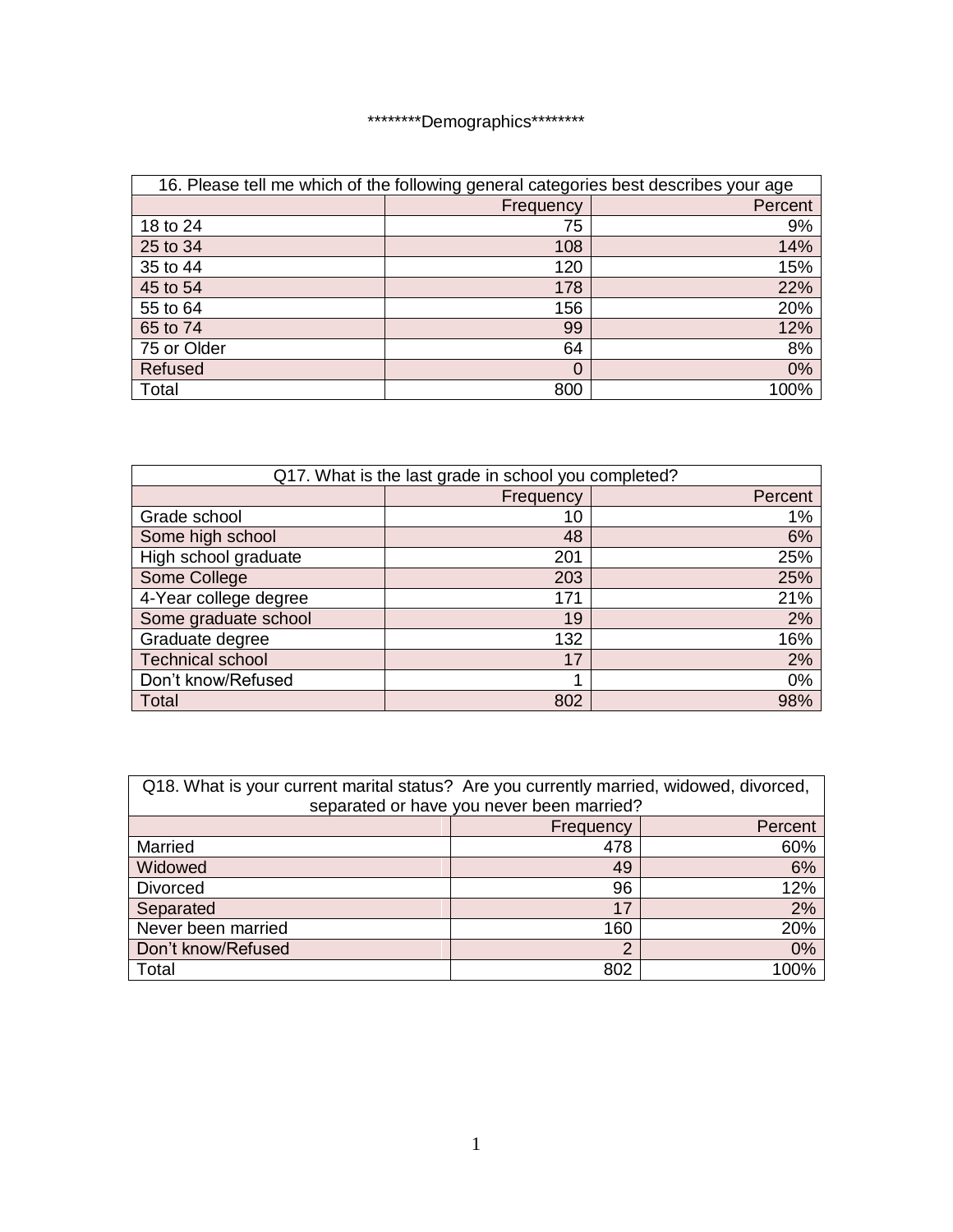| Q19. What is your current employment status? Are you currently: |           |         |
|-----------------------------------------------------------------|-----------|---------|
|                                                                 | Frequency | Percent |
| Employed                                                        | 478       | 60%     |
| A homemaker                                                     | 43        | 5%      |
| A student                                                       | 24        | 3%      |
| <b>Retired</b>                                                  | 188       | 23%     |
| Unemployed                                                      | 33        | 4%      |
| Something else                                                  | 36        | 5%      |
| Don't know/Refused                                              |           |         |
| Total                                                           | 802       | 100%    |

| Q20. Please estimate your total household income for 2015. Which of the following |           |         |
|-----------------------------------------------------------------------------------|-----------|---------|
| general categories best represents your total family income from 2015:            |           |         |
|                                                                                   | Frequency | Percent |
| Less than \$20,000                                                                | 51        | 6%      |
| \$20,000 to less than \$30,000                                                    | 63        | 8%      |
| \$30,000 to less than \$40,000                                                    | 68        | 8%      |
| \$40,000 to less than \$50,000                                                    | 62        | 8%      |
| \$50,000 to less than \$75,000                                                    | 138       | 17%     |
| \$75,000 to \$100,000                                                             | 107       | 13%     |
| More than \$100,000                                                               | 230       | 29%     |
| Don't know/Refused                                                                | 83        | 10%     |
| Total                                                                             | 802       | 99%     |

| Q21. Do you consider yourself a Democrat, a Republican,<br>an Independent, or something else? |           |         |
|-----------------------------------------------------------------------------------------------|-----------|---------|
|                                                                                               | Frequency | Percent |
| Democrat                                                                                      | 266       | 33%     |
| Republican                                                                                    | 222       | 28%     |
| Independent                                                                                   | 224       | 28%     |
| Something Else                                                                                | 83        | 10%     |
| Don't Know /Refused                                                                           | 6         | 1%      |
| Total                                                                                         | 801       | 100%    |

| Q21a. Would you say you generally lean more toward Democrat |           |         |
|-------------------------------------------------------------|-----------|---------|
| or more toward Republican?                                  |           |         |
|                                                             | Frequency | Percent |
| Democrat                                                    | 108       | 35%     |
| Republican                                                  | 145       | 47%     |
| Don't Know /Refused                                         | 55        | 18%     |
| <b>Total</b>                                                | 308       | 100%    |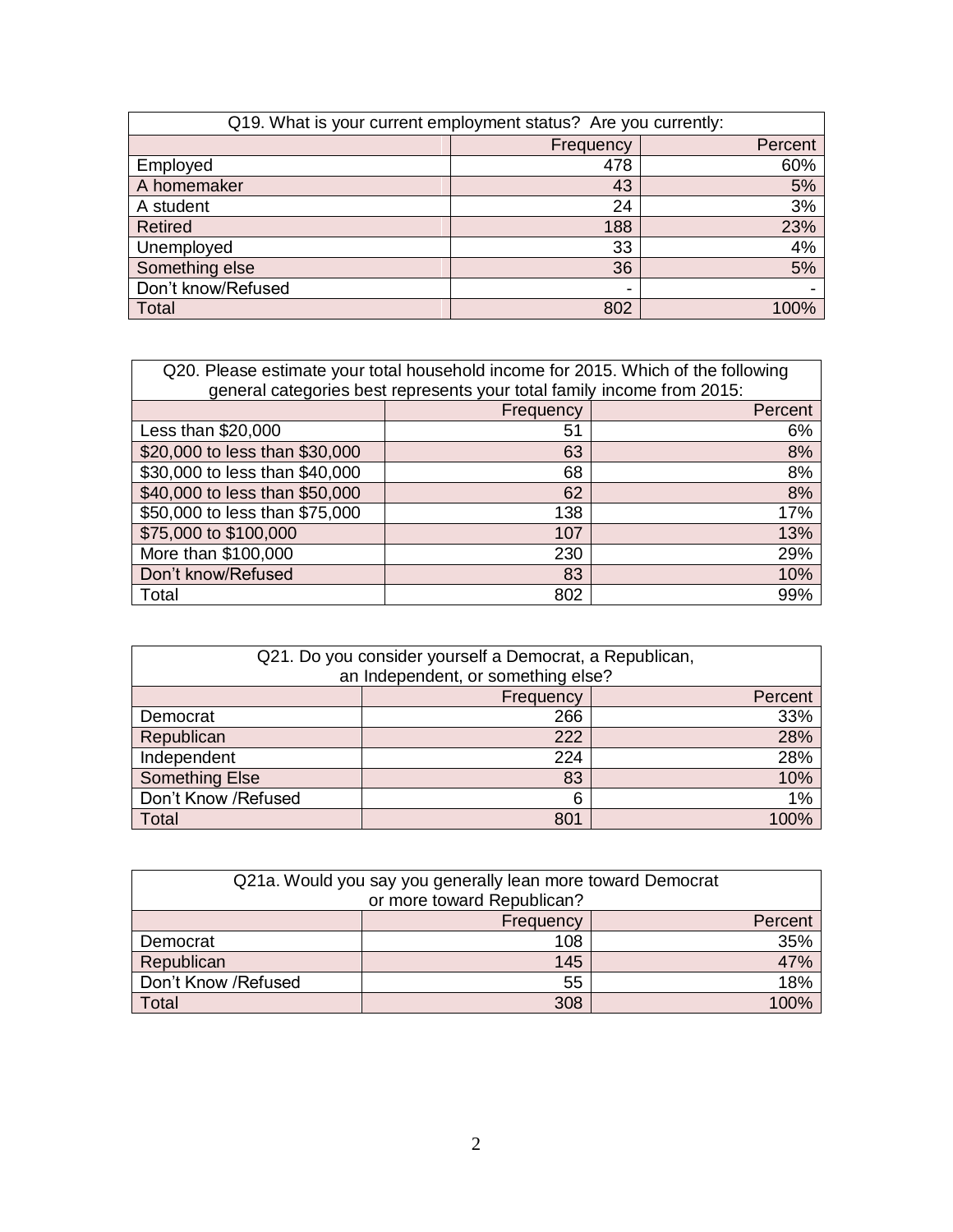| Q22. Please tell me with which of the following races do you most closely identify: |           |         |
|-------------------------------------------------------------------------------------|-----------|---------|
|                                                                                     | Frequency | Percent |
| African-American/Black                                                              | 137       | 17%     |
| Caucasian/White                                                                     | 561       | 70%     |
| Hispanic/Latino                                                                     | 41        | 5%      |
| Asian-American                                                                      | 10        | 1%      |
| More than one race                                                                  | 35        | 4%      |
| Other                                                                               | 9         | 1%      |
| Don't know/Refused                                                                  | 9         | 1%      |
| Total                                                                               | 802       | 99%     |

An entry of "0" for Q23 means that the response was actually greater than zero but rounded down to zero; an entry of "-" means the response was actually zero. The very large number of response options, combined with rounding within each response option creates a total weighted and rounded sample size of 795 (92%); this question was asked and answered for all 802 (100%) of respondents.

| Q 23. In what county in the state of Virginia do you live? |                          |         |
|------------------------------------------------------------|--------------------------|---------|
|                                                            | Frequency                | Percent |
| Accomack                                                   | 7                        | 1%      |
| Albemarle                                                  | 9                        | 1%      |
| Alexandria City                                            | 18                       | 2%      |
| Alleghany                                                  | 1                        | 0%      |
| Amelia                                                     | $\mathbf 0$              | 0%      |
| Amherst                                                    | $\overline{4}$           | 0%      |
| Appomattox                                                 | $\blacksquare$           |         |
| Arlington                                                  | 26                       | 3%      |
| Augusta                                                    | 13                       | 2%      |
| <b>Bath</b>                                                | 7                        | 1%      |
| <b>Bedford City</b>                                        | 8                        | $1\%$   |
| <b>Bland</b>                                               | 1                        | 0%      |
| <b>Botecourt</b>                                           | 3                        | 0%      |
| <b>Bristol City</b>                                        | $\overline{4}$           | 0%      |
| <b>Brunswick</b>                                           | 3                        | 0%      |
| <b>Buchanan</b>                                            | $\overline{2}$           | 0%      |
| Buckingham                                                 | $\mathbf 0$              | 0%      |
| <b>Buena Vista City</b>                                    | $\overline{\phantom{a}}$ |         |
| Campbell                                                   | 3                        | 0%      |
| Caroline                                                   | 1                        | 0%      |
| Carroll                                                    | 4                        | 0%      |
| <b>Charles City</b>                                        | 1                        | $0\%$   |
| Charlotte                                                  | $\overline{\phantom{a}}$ |         |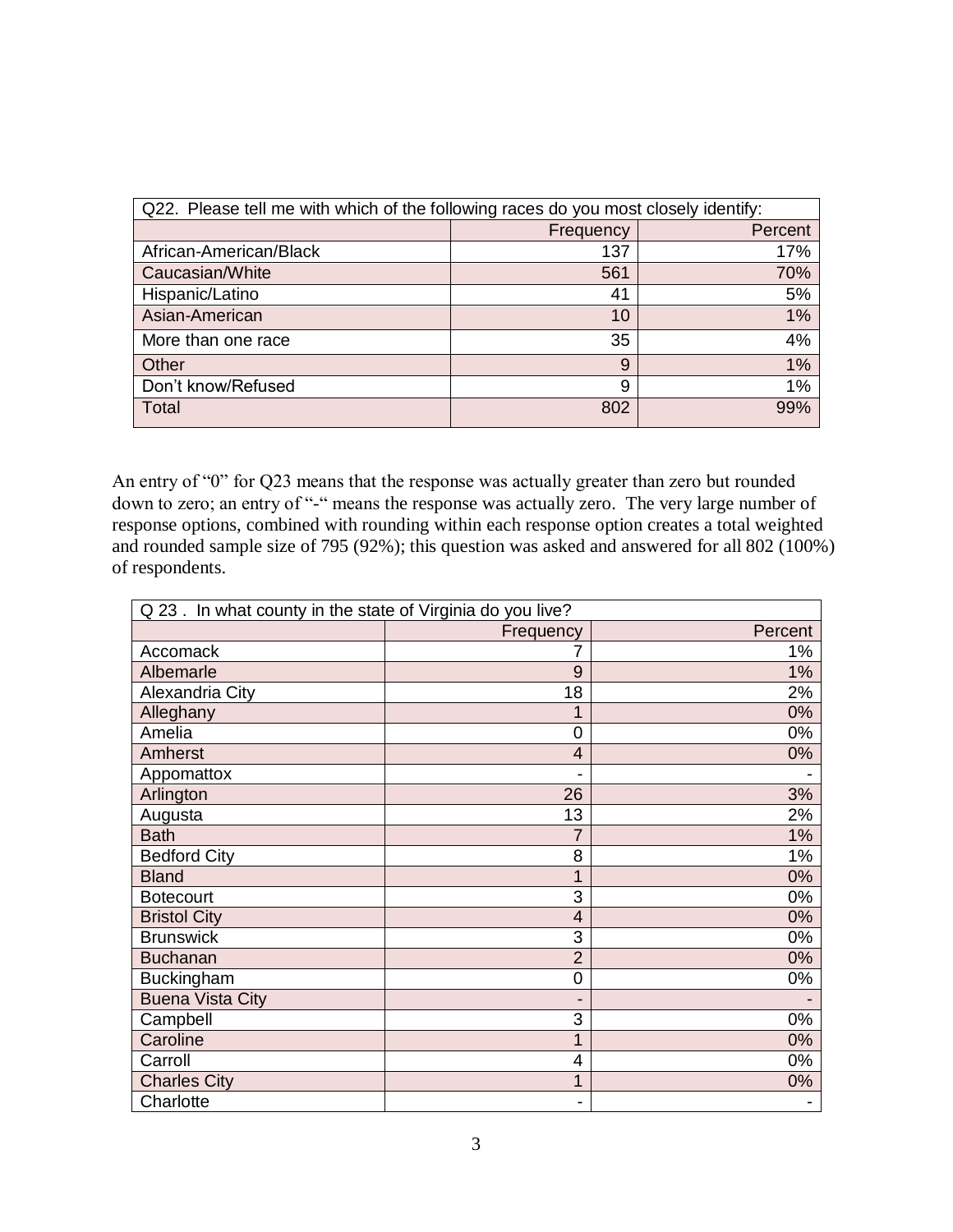| <b>Charlottesville City</b>  | $\overline{\phantom{0}}$     |       |
|------------------------------|------------------------------|-------|
| Chesapeake City              | 18                           | 2%    |
| Chesterfield                 | 30                           | 4%    |
| Clarke                       | 5                            | 1%    |
| <b>Colonial Heights City</b> | $\overline{2}$               | 0%    |
| <b>Covington City</b>        | $\boldsymbol{0}$             | 0%    |
| Craig                        | $\mathbf{1}$                 | $0\%$ |
| Culpeper                     | $\overline{2}$               | $0\%$ |
| Cumberland                   | 6                            | 1%    |
| Danville City                | 1                            | $0\%$ |
| Dickenson                    | -                            |       |
| <b>Dinwiddie</b>             | $\overline{2}$               | 0%    |
| <b>Emporia City</b>          | -                            |       |
| <b>Essex</b>                 | 1                            | 0%    |
| Fairfax                      | 70                           | 9%    |
| <b>Fairfax City</b>          | $\mathbf 0$                  | 0%    |
| <b>Falls Church City</b>     | $\mathbf{1}$                 | 0%    |
| Fauquier                     | 4                            | 1%    |
| Floyd                        | $\overline{2}$               | 0%    |
| Fluvanna                     | $\overline{\mathbf{4}}$      | 0%    |
| Franklin                     | 25                           | 3%    |
| <b>Franklin City</b>         | $\mathbf 0$                  | $0\%$ |
| Frederick                    | 16                           | 2%    |
| Fredericksburg City          | 1                            | 0%    |
| <b>Galax City</b>            | $\overline{\phantom{a}}$     |       |
| Giles                        | 5                            | $1\%$ |
| Gloucester                   | 3                            | 0%    |
| Goochland                    | 1                            | 0%    |
| Grayson                      | $\overline{2}$               | 0%    |
| Greene                       | 7                            | 1%    |
| Greensville                  | $\overline{2}$               | 0%    |
| Halifax                      | $\overline{2}$               | $0\%$ |
| <b>Hampton City</b>          | 16                           | 2%    |
| Hanover                      | 16                           | 2%    |
| <b>Harrisonburg City</b>     | $\qquad \qquad \blacksquare$ |       |
| Henrico                      | 34                           | 4%    |
| Henry                        | $\overline{7}$               | $1\%$ |
| Highland                     |                              |       |
| <b>Hopewell City</b>         | $\overline{2}$               | 0%    |
| Isle of Wight                | 1                            | $0\%$ |
| <b>James City</b>            | $\overline{5}$               | 1%    |
| King and Queen               | $\overline{\phantom{0}}$     |       |
| <b>King George</b>           | $\overline{2}$               | 0%    |
| King William                 | $\mathsf{O}\xspace$          | $0\%$ |
| Lancaster                    | 1                            | $0\%$ |
| Lee                          | $\overline{a}$               |       |
| <b>Lexington City</b>        |                              |       |
| Loudoun                      | 24                           | 3%    |
| Louisa                       | $\overline{4}$               | 1%    |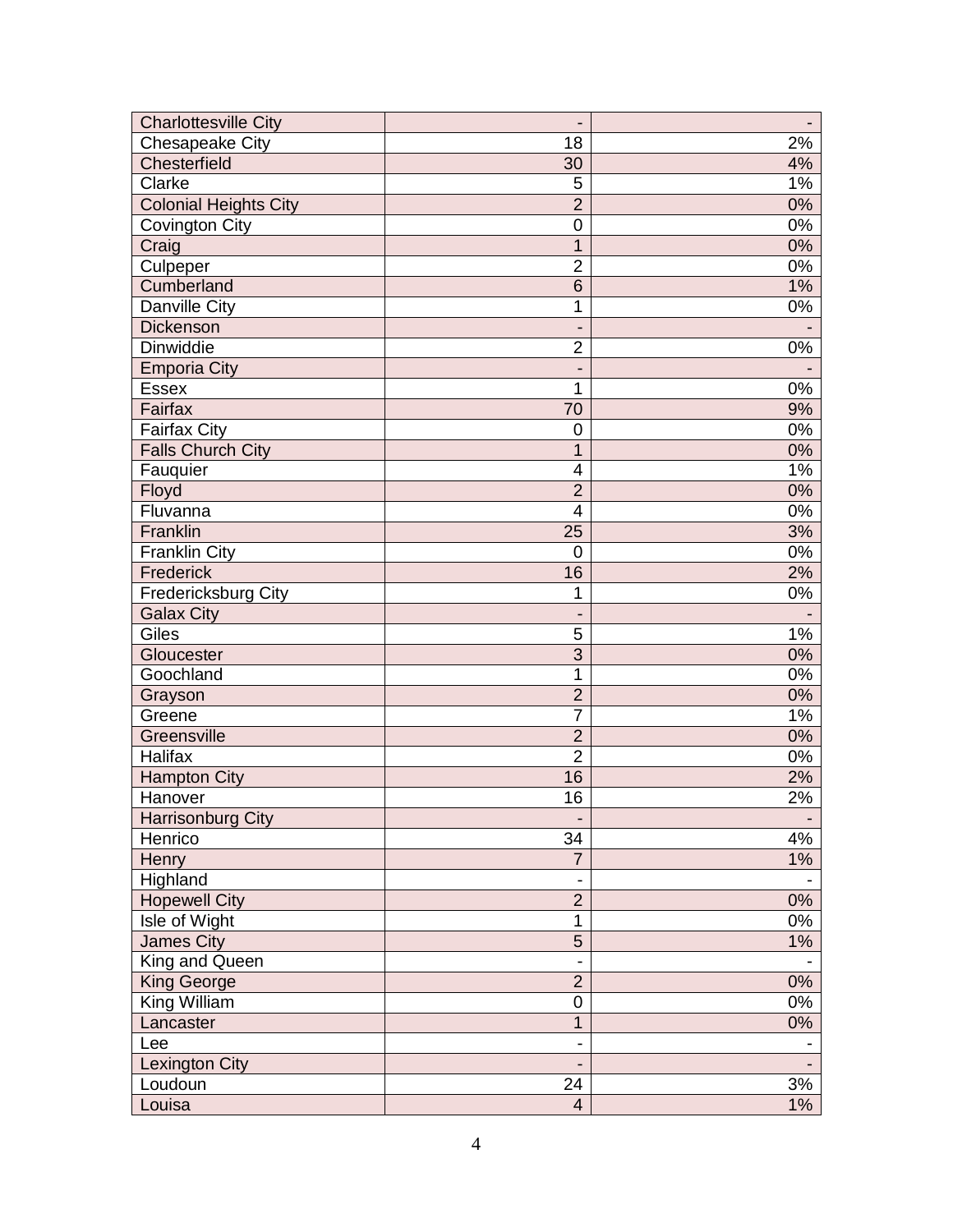| Lunenburg                 | 1                        | 0%                       |
|---------------------------|--------------------------|--------------------------|
| <b>Lynchburg City</b>     | $\overline{\mathbf{4}}$  | 0%                       |
| Madison                   | 1                        | 0%                       |
| <b>Manassas City</b>      | $\blacksquare$           |                          |
| <b>Manassas Park City</b> | 4                        | 1%                       |
| <b>Martinsville City</b>  | $\mathbf 0$              | 0%                       |
| <b>Mathews</b>            | $\overline{4}$           | 0%                       |
| Mecklenburg               | 3                        | 0%                       |
| Middlesex                 | 4                        | 1%                       |
| Montgomery                | 5                        | 1%                       |
| Nelson                    | 1                        | 0%                       |
| <b>New Kent</b>           | 1                        | 0%                       |
| <b>Newport News City</b>  | 23                       | 3%                       |
| <b>Norfolk City</b>       | 17                       | 2%                       |
| Northampton               | 1                        | $0\%$                    |
| Northumberland            | -                        |                          |
| Norton City               | $\overline{a}$           | $\overline{\phantom{a}}$ |
| Nottoway                  | 3                        | 0%                       |
| Orange                    | 4                        | $1\%$                    |
| Page                      | 6                        | 1%                       |
| Patrick                   | 1                        | 0%                       |
| <b>Petersburg City</b>    | $\overline{4}$           | 1%                       |
| Pittsylvania              | 10                       | 1%                       |
| Poquoson City             | 1                        | 0%                       |
| Portsmouth City           | 9                        | 1%                       |
| Powhatan                  | $\overline{1}$           | 0%                       |
| <b>Prince Edward</b>      | 1                        | 0%                       |
| <b>Prince George</b>      | 5                        | 1%                       |
| <b>Prince William</b>     | 39                       | 5%                       |
| Pulaski                   | 4                        | $1\%$                    |
| Radford City              | 0                        | 0%                       |
| Rappahannock              | $\overline{2}$           | 0%                       |
| Richmond                  | 3                        | 0%                       |
| <b>Richmond City</b>      | 18                       | 2%                       |
| Roanoke                   | 13                       | 2%                       |
| <b>Roanoke City</b>       | $\overline{9}$           | $1\%$                    |
| Rockbridge                | 4                        | 0%                       |
| Rockingham                | 13                       | 2%                       |
| Russell                   | 1                        | $0\%$                    |
| <b>Salem City</b>         | $\blacksquare$           |                          |
| Scott                     | 0                        | $0\%$                    |
| Shenandoah                | 3                        | 0%                       |
| Smyth                     | $\overline{9}$           | 1%                       |
| Southampton               | $\mathbf{1}$             | $0\%$                    |
| Spotsylvania              | 6                        | 1%                       |
| <b>Stafford</b>           | 13                       | 2%                       |
| <b>Staunton City</b>      | 1                        | 0%                       |
| <b>Suffolk City</b>       | $\overline{9}$           | 1%                       |
| Surrey                    | $\overline{\phantom{0}}$ |                          |